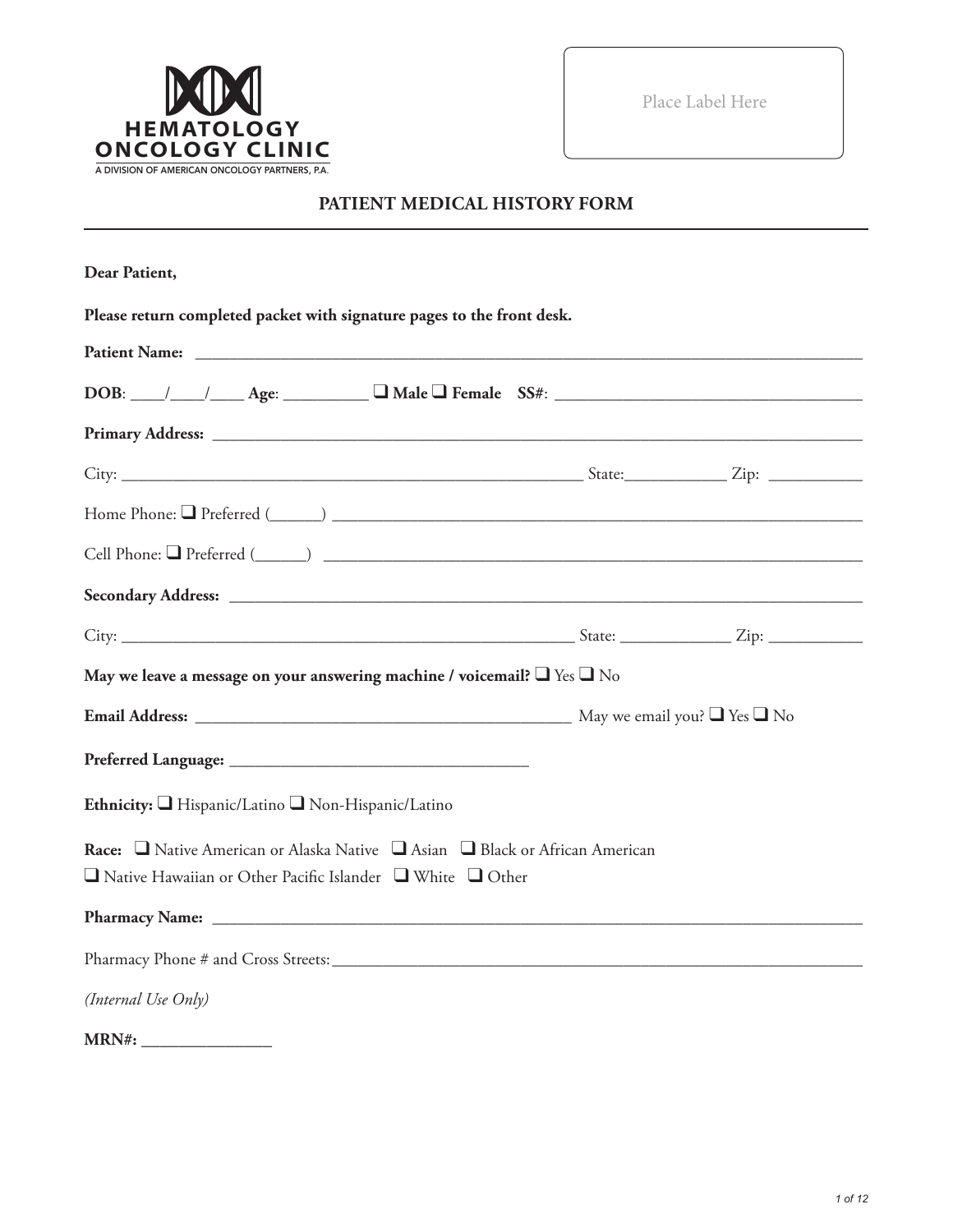| Please list any additional Physicians you see: (Include Phone #):                                                                                 |  |
|---------------------------------------------------------------------------------------------------------------------------------------------------|--|
|                                                                                                                                                   |  |
|                                                                                                                                                   |  |
|                                                                                                                                                   |  |
| <b>Emergency Contact Name:</b>                                                                                                                    |  |
|                                                                                                                                                   |  |
| <b>Employment Status:</b>                                                                                                                         |  |
| $\Box$ Employed/Self Employed $\Box$ Unemployed $\Box$ Retired<br>$\Box$ Disabled                                                                 |  |
|                                                                                                                                                   |  |
|                                                                                                                                                   |  |
| <b>Advanced Directives:</b>                                                                                                                       |  |
| <b>Living Will</b> $\Box$ Yes $\Box$ No $\Box$ Unknown<br>Durable Power of Attorney U Yes U No Unknown<br>DNR $\Box$ Yes $\Box$ No $\Box$ Unknown |  |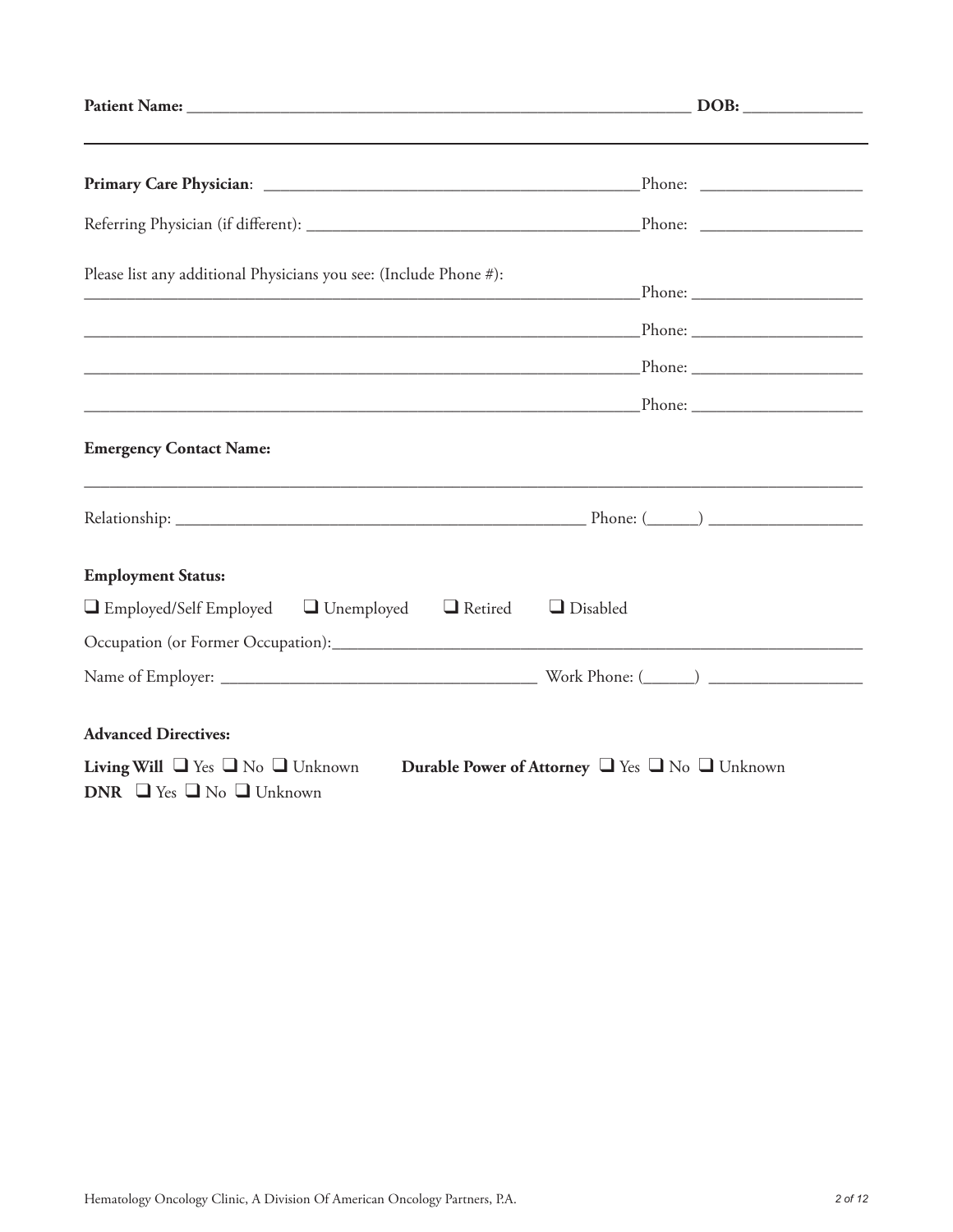**Patient Name: \_\_\_\_\_\_\_\_\_\_\_\_\_\_\_\_\_\_\_\_\_\_\_\_\_\_\_\_\_\_\_\_\_\_\_\_\_\_\_\_\_\_\_\_\_\_\_\_\_\_\_\_\_\_\_\_\_\_\_ DOB: \_\_\_\_\_\_\_\_\_\_\_\_\_\_**

**Medical History** Have you EVER had any of the following:

| $\Box$ Asthma                                                                                            | Neurological Disorder/Chronic Headaches | $\Box$ Arthritis                    |  |
|----------------------------------------------------------------------------------------------------------|-----------------------------------------|-------------------------------------|--|
| $\Box$ Psychiatric Disorder/Illness                                                                      | Blood Pressure Disorder/Hypertension    | Pulmonary Embolism/DVT/Blood Clots  |  |
| $\Box$ Cancer                                                                                            | $\Box$ Stroke                           | Cholesterol Disorder/Hyperlipidemia |  |
| $\Box$ Seizures or Epilepsy                                                                              | $\Box$ COPD                             | $\Box$ Sleep Apnea                  |  |
| $\Box$ Diabetes                                                                                          | $\Box$ Thyroid Disorder                 | Eye Disorder (i.e. Glaucoma)        |  |
| $\Box$ Urinary/Kidney Disorder                                                                           | Heart Attack/Heart Disease/Atrial Fib   | $\Box$ Other                        |  |
| Please list any other medical illnesses or problems and provide details for any of the above conditions: |                                         |                                     |  |

\_\_\_\_\_\_\_\_\_\_\_\_\_\_\_\_\_\_\_\_\_\_\_\_\_\_\_\_\_\_\_\_\_\_\_\_\_\_\_\_\_\_\_\_\_\_\_\_\_\_\_\_\_\_\_\_\_\_\_\_\_\_\_\_\_\_\_\_\_\_\_\_\_\_\_\_\_\_\_\_\_\_\_\_\_\_\_\_\_\_\_ \_\_\_\_\_\_\_\_\_\_\_\_\_\_\_\_\_\_\_\_\_\_\_\_\_\_\_\_\_\_\_\_\_\_\_\_\_\_\_\_\_\_\_\_\_\_\_\_\_\_\_\_\_\_\_\_\_\_\_\_\_\_\_\_\_\_\_\_\_\_\_\_\_\_\_\_\_\_\_\_\_\_\_\_\_\_\_\_\_\_\_

**Surgery History** Please list ANY surgeries you have had and the approximate date.

| Procedure | Date | Complications |
|-----------|------|---------------|
|           |      |               |
|           |      |               |
|           |      |               |
|           |      |               |

## **Prior Cancer Treatment** Do you currently have cancer? ❑ Yes ❑ No

| <b>Type of Cancer</b> | <b>Year Diagnosed</b> | <b>Treatment</b>                              | Hospital/Doctor's Office Where You<br><b>Received Treatment</b> |
|-----------------------|-----------------------|-----------------------------------------------|-----------------------------------------------------------------|
|                       |                       | $\Box$ Biotherapy<br>$\Box$ Surgery           | Name:                                                           |
|                       |                       | $\Box$ Radiation $\Box$ Radiation<br>Implants | Address:                                                        |
|                       |                       | $\Box$ Chemotherapy                           | Phone:                                                          |
|                       |                       | $\Box$ Biotherapy<br>$\Box$ Surgery           | Name:                                                           |
|                       |                       | $\Box$ Radiation $\Box$ Radiation<br>Implants | Address:                                                        |
|                       |                       | $\Box$ Chemotherapy                           | Phone:                                                          |
|                       |                       | $\Box$ Biotherapy<br>$\Box$ Surgery           | Name:                                                           |
|                       |                       | $\Box$ Radiation $\Box$ Radiation<br>Implants | Address:                                                        |
|                       |                       | $\Box$ Chemotherapy                           | Phone:                                                          |

#### **Allergies**

Are you allergic to any medications or other substances? ■ Yes ■ No Please list allergies and reactions:

\_\_\_\_\_\_\_\_\_\_\_\_\_\_\_\_\_\_\_\_\_\_\_\_\_\_\_\_\_\_\_\_\_\_\_\_\_\_\_\_\_\_\_\_\_\_\_\_\_\_\_\_\_\_\_\_\_\_\_\_\_\_\_\_\_\_\_\_\_\_\_\_\_\_\_\_\_\_\_\_\_\_\_\_\_\_\_\_\_\_\_ \_\_\_\_\_\_\_\_\_\_\_\_\_\_\_\_\_\_\_\_\_\_\_\_\_\_\_\_\_\_\_\_\_\_\_\_\_\_\_\_\_\_\_\_\_\_\_\_\_\_\_\_\_\_\_\_\_\_\_\_\_\_\_\_\_\_\_\_\_\_\_\_\_\_\_\_\_\_\_\_\_\_\_\_\_\_\_\_\_\_\_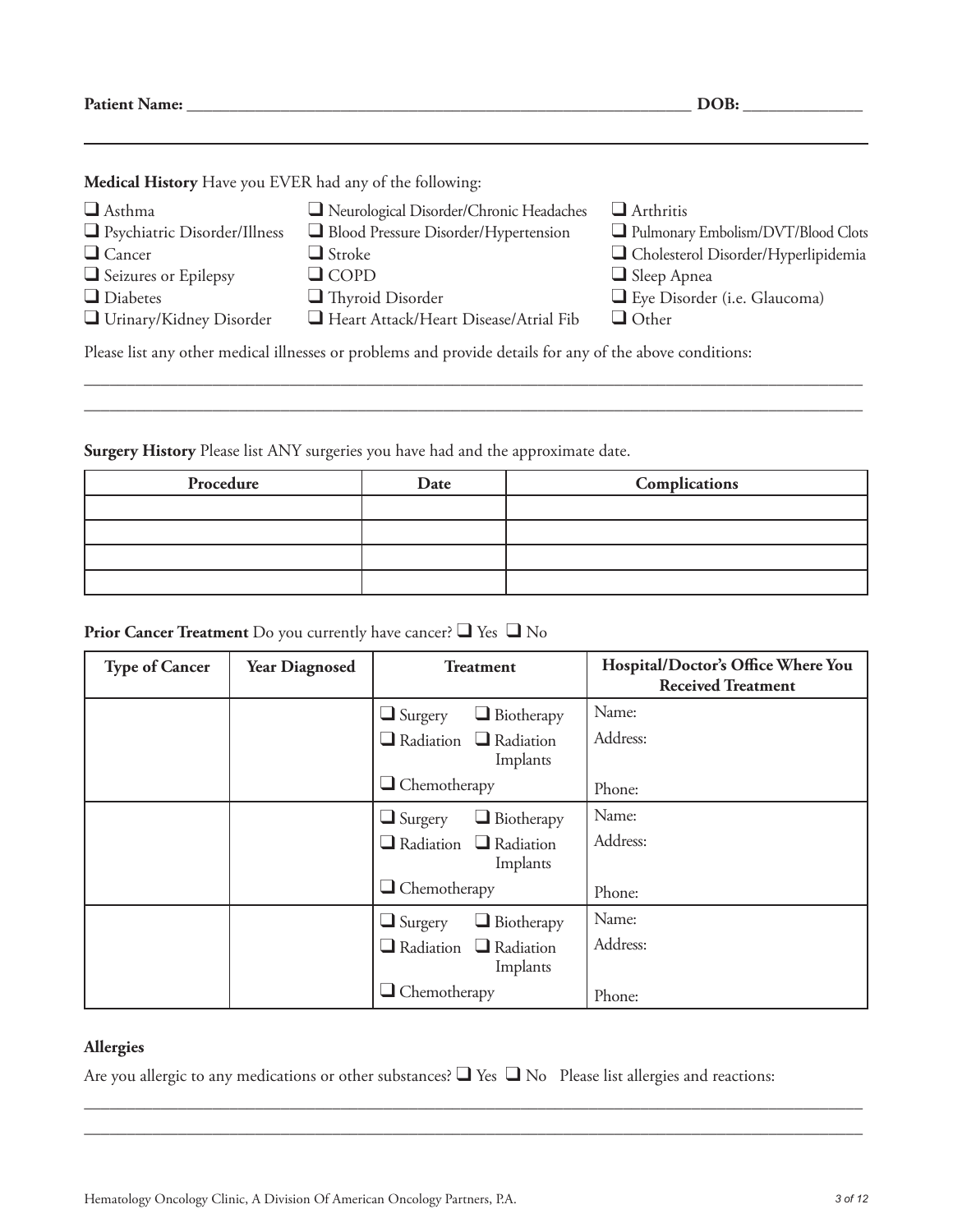#### **Medication List**

| <b>Medication Name</b> | Dose | Frequency |
|------------------------|------|-----------|
|                        |      |           |
|                        |      |           |
|                        |      |           |
|                        |      |           |
|                        |      |           |
|                        |      |           |
|                        |      |           |

Do you have additional medications not listed above? ■ Yes ■ No If yes, please use the back of this page to list all others.

#### **Health Maintenance**

Date of last bone density: \_\_\_\_\_\_\_\_\_\_\_\_\_\_\_\_\_\_\_\_

Date of last pap smear: \_\_\_\_\_\_\_\_\_\_\_\_\_\_\_\_\_\_\_\_\_\_ Have you ever had an abnormal PAP smear? ❑ Yes ❑ No

Date of last mammogram: \_\_\_\_\_\_\_\_\_\_\_\_\_\_\_\_\_\_\_ Was that mammogram normal? ❑ Yes ❑ No

Date of last colonoscopy: \_\_\_\_\_\_\_\_\_\_\_\_\_\_\_\_\_\_\_\_ Was that colonoscopy normal? ❑ Yes ❑ No

**Family Medical History** Please indicate any major conditions, including cancers, that your immediate family members have had.

| Relative    | <b>Condition and Description</b> | Living? | If deceased, at what age? |
|-------------|----------------------------------|---------|---------------------------|
| Mother      |                                  | N<br>Y  |                           |
| Father      |                                  | Y<br>N  |                           |
| Sibling     |                                  | Y<br>N  |                           |
| Sibling     |                                  | Y<br>N  |                           |
| Sibling     |                                  | N<br>Y  |                           |
| Grandparent |                                  | N<br>Y  |                           |
| Grandparent |                                  | N<br>Y  |                           |
| Other       |                                  | v<br>N  |                           |

#### **Social History**

| Do you currently smoke? $\Box$ Yes $\Box$ No If no, previously? $\Box$ Yes $\Box$ No                                                                                                                                          |
|-------------------------------------------------------------------------------------------------------------------------------------------------------------------------------------------------------------------------------|
| Years smoked New Packs per day New Years smoked New Years smoked New Years smoked New Years smoked New Years smoked New Years smoked New Years smoked New Years smoked New Years smoked New Years smoked New Years smoked New |
| Do you use other tobacco products? $\Box$ Yes $\Box$ No Consume Alcohol? $\Box$ Yes $\Box$ No If yes, drinks per week:                                                                                                        |
| Marital Status: $\Box$ Single $\Box$ Married $\Box$ Divorced $\Box$ Widowed                                                                                                                                                   |
| Do you suffer from domestic violence? $\Box$ Yes $\Box$ No Do you feel safe at home? $\Box$ Yes $\Box$ No                                                                                                                     |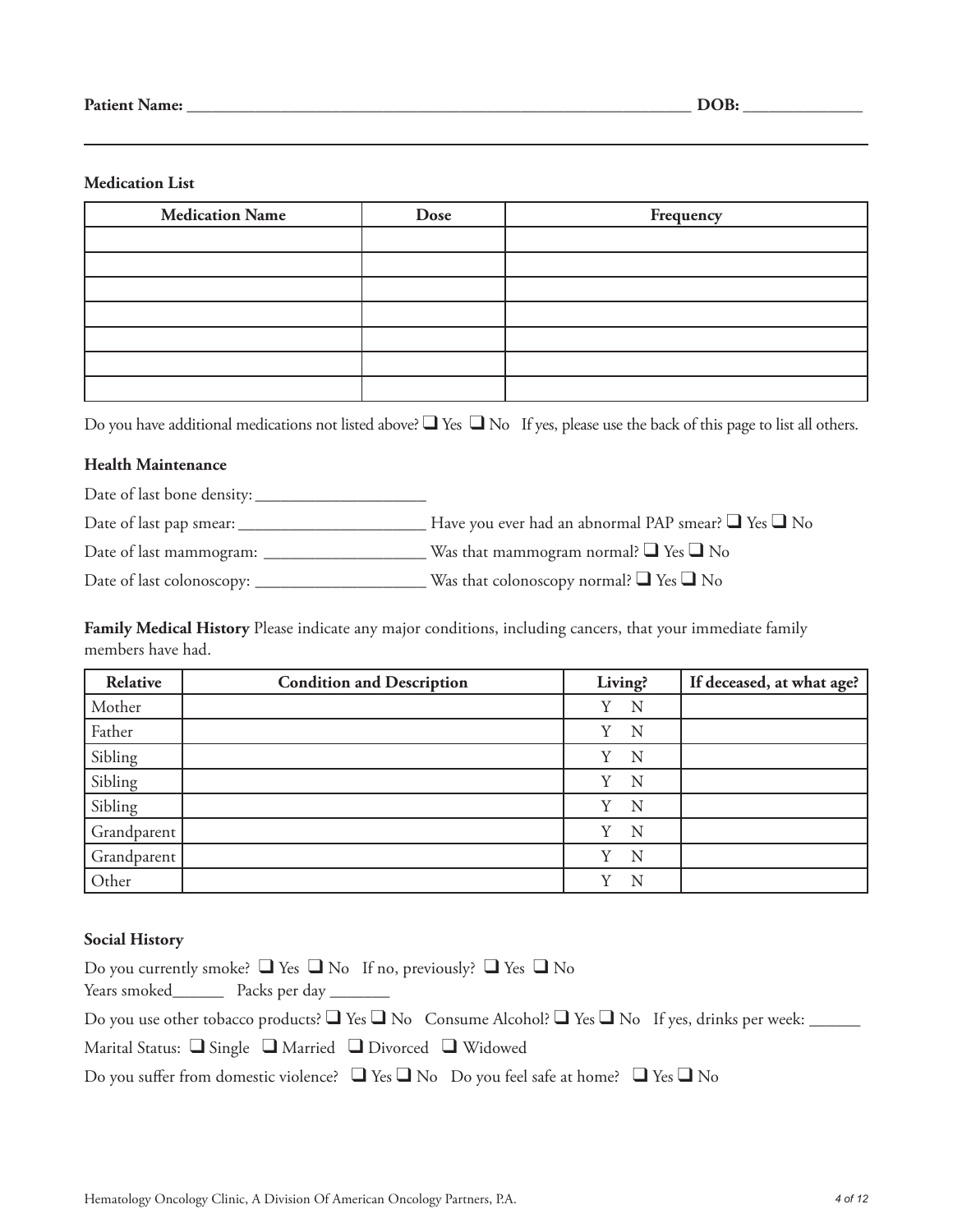| <b>Patient Name:</b> |  |
|----------------------|--|
|----------------------|--|

| General                                |                                            |                                                          |                       |
|----------------------------------------|--------------------------------------------|----------------------------------------------------------|-----------------------|
| $\Box$ None                            | $\Box$ Feeling Tired                       | $\Box$ Fever                                             | $\Box$ Weight Gain    |
| $\Box$ Chills                          | $\Box$ Weight Loss                         | <b>Example 3</b> Feeling Poorly                          |                       |
| <u>Eyes</u>                            |                                            |                                                          |                       |
| $\Box$ None                            | $\Box$ Dry Eyes                            | $\Box$ Eye Pain                                          | $\Box$ Itchy Eyes     |
| $\Box$ Vision Changes                  | $\Box$ Eyesight Problems                   |                                                          |                       |
| Ear/Nose/Throat                        |                                            |                                                          |                       |
| $\Box$ None                            | $\square$ Earache                          | $\Box$ Loss of Hearing                                   | Nose Bleeds           |
| $\Box$ Sinus Problems                  | $\Box$ Sore Throat                         | $\square$ Hoarseness                                     |                       |
| <b>Heart</b>                           |                                            |                                                          |                       |
| $\Box$ None                            | Chest Pain                                 | $\Box$ Palpitations                                      | Slow Heart Rate       |
| $\Box$ Leg Swelling                    | $\Box$ Fast heart rate                     | $\square$ Leg pain, discomfort or fatigue during walking |                       |
| <b>Lungs/Breathing</b>                 |                                            |                                                          |                       |
| $\Box$ None                            | $\Box$ Cough                               | $\Box$ Wheezing                                          | Shortness of Breath   |
| $\Box$ Trouble breathing with exertion |                                            | $\Box$ Trouble breathing when lying flat                 |                       |
| Gastrointestinal                       |                                            |                                                          |                       |
| $\Box$ None                            | $\Box$ Abdominal Pain                      | $\Box$ Constipation                                      | $\Box$ Diarrhea       |
| $\Box$ Heartburn                       | $\Box$ Nausea                              | $\Box$ Vomiting                                          | $\Box$ Blood in stool |
| <b>Skin</b>                            |                                            |                                                          |                       |
| $\Box$ None                            | $\Box$ Acne                                | $\Box$ Itching                                           | $\Box$ Change in mole |
| $\Box$ Skin Lesions                    | Skin Wound                                 | Breast Lump                                              |                       |
| Neurological                           |                                            |                                                          |                       |
| $\Box$ None                            | Limb Weakness                              | $\Box$ Confused                                          | $\Box$ Loss of Memory |
| $\Box$ Convulsions                     | $\Box$ Headaches                           | $\Box$ Dizziness                                         | Difficulty Walking    |
| Psychiatric                            |                                            |                                                          |                       |
| $\Box$ None                            | $\Box$ Suicidal                            | $\Box$ Anxiety                                           | Disturbed Sleep       |
| $\Box$ Depression                      | $\hfill\blacksquare$<br>Emotional Problems | $\Box$ Change in Personality                             |                       |
| Endocrine                              |                                            |                                                          |                       |
| $\Box$ None                            | $\Box$ Hair Loss                           | $\Box$ Weak Muscles                                      | Hot Flashes           |
| $\Box$ Feeling Weak                    | Deepening Voice                            |                                                          |                       |
| Hem/Lymph                              |                                            |                                                          |                       |
| $\Box$ None                            | $\Box$ Easy Bleeding                       | $\Box$ Easy Bruising                                     | Swollen Glands        |

**Review of Systems** Please indicate ALL that you have experienced within the last 6-12 months.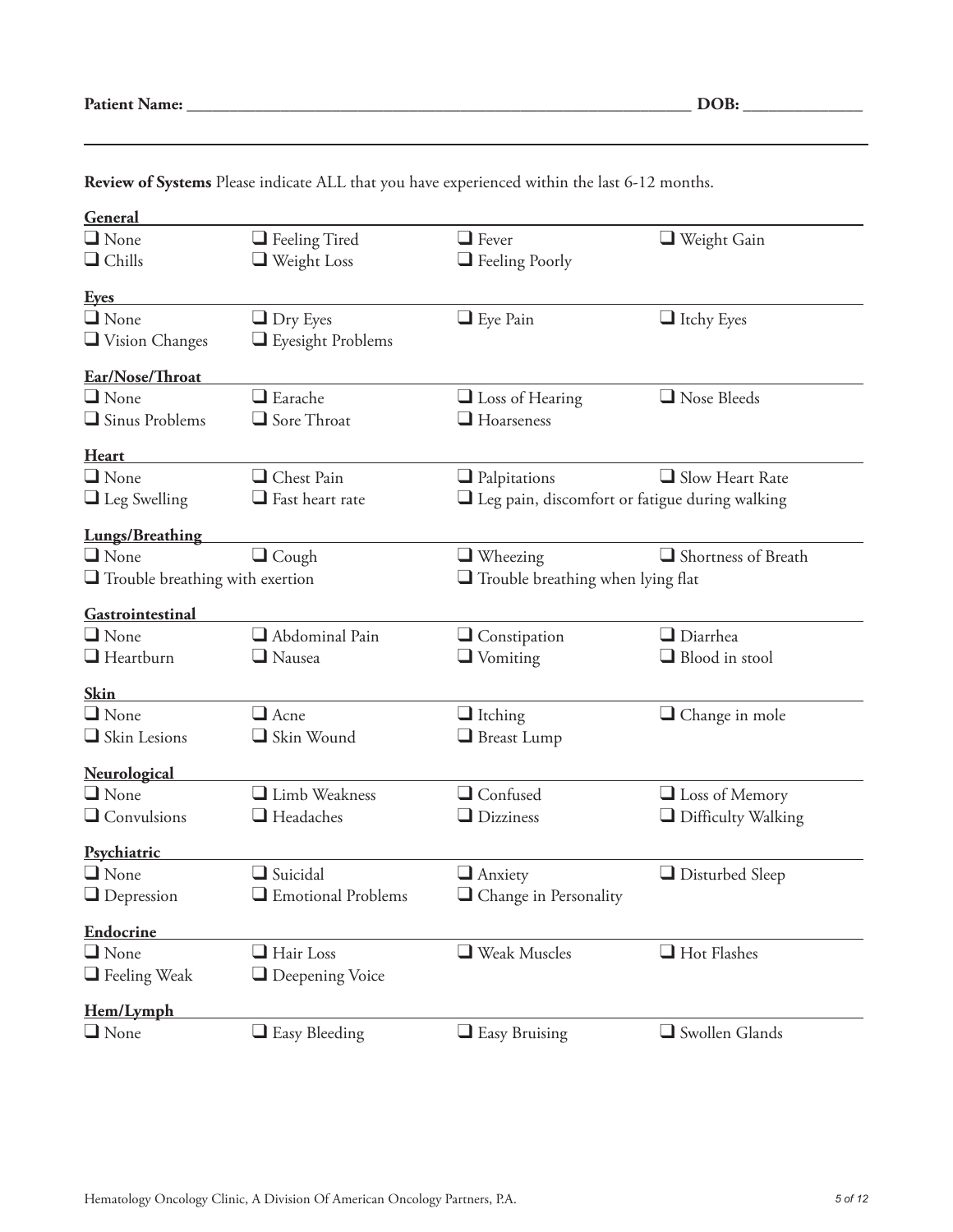# **AUTHORIZATION AND RELEASE TO BE PHOTOGRAPHED FOR ELECTRONIC MEDICAL RECORDS**

I authorize Hematology Oncology Clinic (HOC/AOP), a division of American Oncology Partners, P.A. (HOC/AOP), to take my photograph (digital camera/video may be used). These photos may then be placed in my HOC/AOP electronic medical record for identification purposes and/or medical documentation.

By signing this, I verify that I have received a copy of this authorization form for my records.

Patient Name (Print)

Patient or Guarantor (Signature)

Date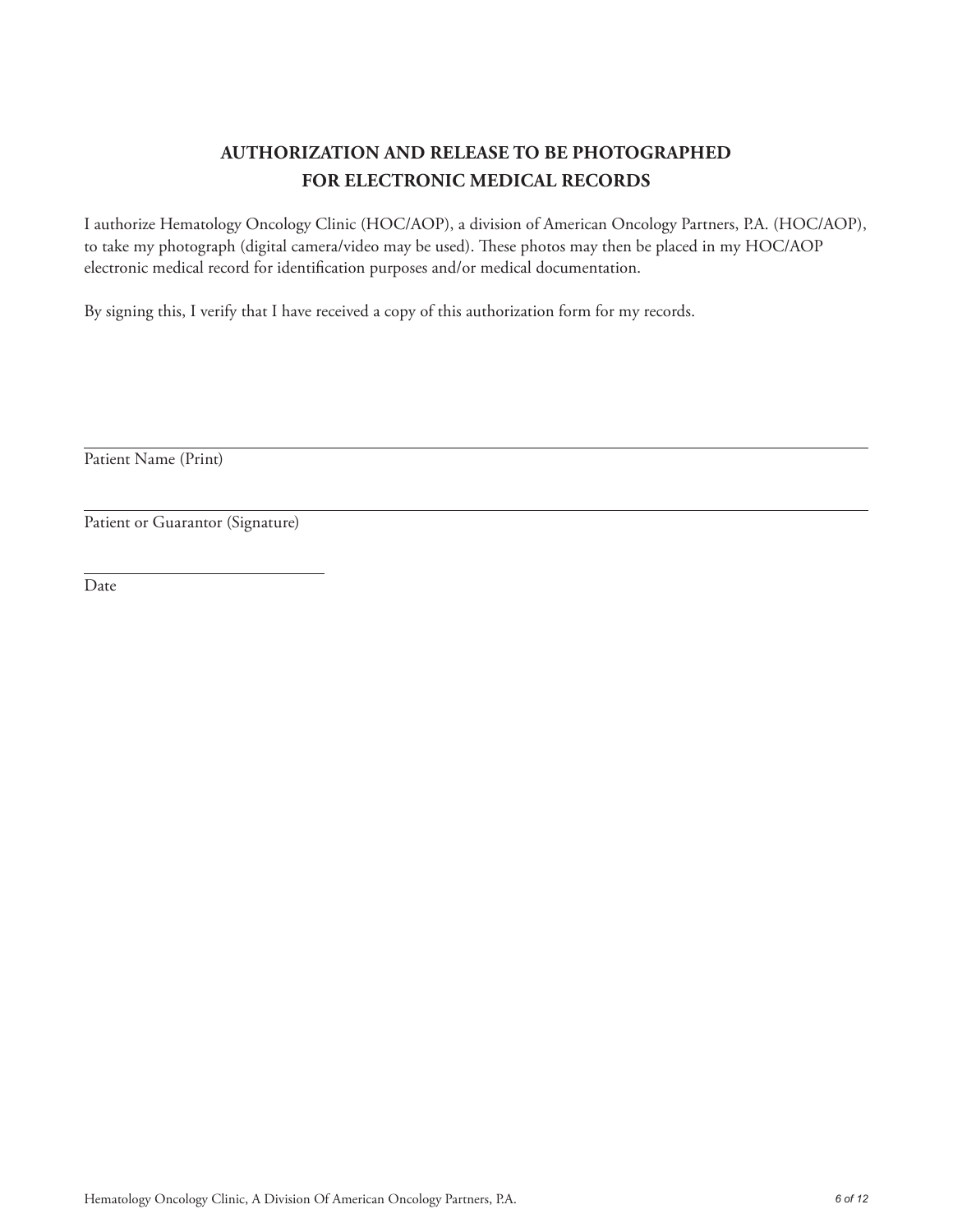# **REQUEST FOR RELEASE OF RECORDS**

I, \_\_\_\_\_\_\_\_\_\_\_\_\_\_\_\_\_\_\_\_\_\_\_\_\_\_\_\_\_\_\_\_\_\_\_\_\_\_\_\_\_\_\_\_, request a copy of my complete medical record from the office of:

––––––––––––––––––––––––––––––––––––––––––––––––––––––––––––––––––––––––––––––––––––––––––

––––––––––––––––––––––––––––––––––––––––––––––––––––––––––––––––––––––––––––––––––––––––––

––––––––––––––––––––––––––––––––––––––––––––––––––––––––––––––––––––––––––––––––––––––––––

––––––––––––––––––––––––––––––––––––––––––––––––––––––––––––––––––––––––––––––––––––––––––

Name and address of practitioner

**To be sent to Hematology Oncology Clinic:** *(Internal use)*

Address, City, State, Zip Code

Fax/Telephone Number

\_\_\_\_\_\_ I give permission to release my medical records to the above listed person, company or medical facility. I understand that my records will be sent via telephone communication.

\_\_\_\_\_\_\_\_\_\_\_\_\_\_\_\_\_\_\_\_\_\_\_\_\_\_\_\_\_\_\_\_\_\_\_\_\_\_\_\_\_\_\_\_\_\_\_\_\_\_\_\_\_\_\_\_\_\_\_\_\_ \_\_\_\_\_\_\_\_\_\_\_\_\_\_\_\_\_\_\_

It is my understanding that by signing this authorization for release of my records, I am giving permission for Hematology Oncology Clinic (HOC/AOP) to receive copies of any medical, psychiatric, AIDS, AIDS-related syndromes, HIV testing, alcohol and/or drug abuse related information for the above listed person(s) or organization. I also understand that this authorization may be revoked at any time except to the extent action has been taken prior to revocation. This consent is valid indefinitely until there is written communication received to revoke.

\_\_\_\_\_\_\_DISCLAIMER: Not signing does not prevent me from receiving care.

Patient Name (Print) Date

\_\_\_\_\_\_\_\_\_\_\_\_\_\_\_\_\_\_\_\_\_\_\_\_\_\_\_\_\_\_\_\_\_\_\_\_\_\_\_\_\_\_\_\_\_\_\_\_\_\_\_\_\_\_\_\_\_\_\_\_\_ Patient Date of Birth

Patient or Guarantor (Signature) Date

\_\_\_\_\_\_\_\_\_\_\_\_\_\_\_\_\_\_\_\_\_\_\_\_\_\_\_\_\_\_\_\_\_\_\_\_\_\_\_\_\_\_\_\_\_\_\_\_\_\_\_\_\_\_\_\_\_\_\_\_\_ \_\_\_\_\_\_\_\_\_\_\_\_\_\_\_\_\_\_\_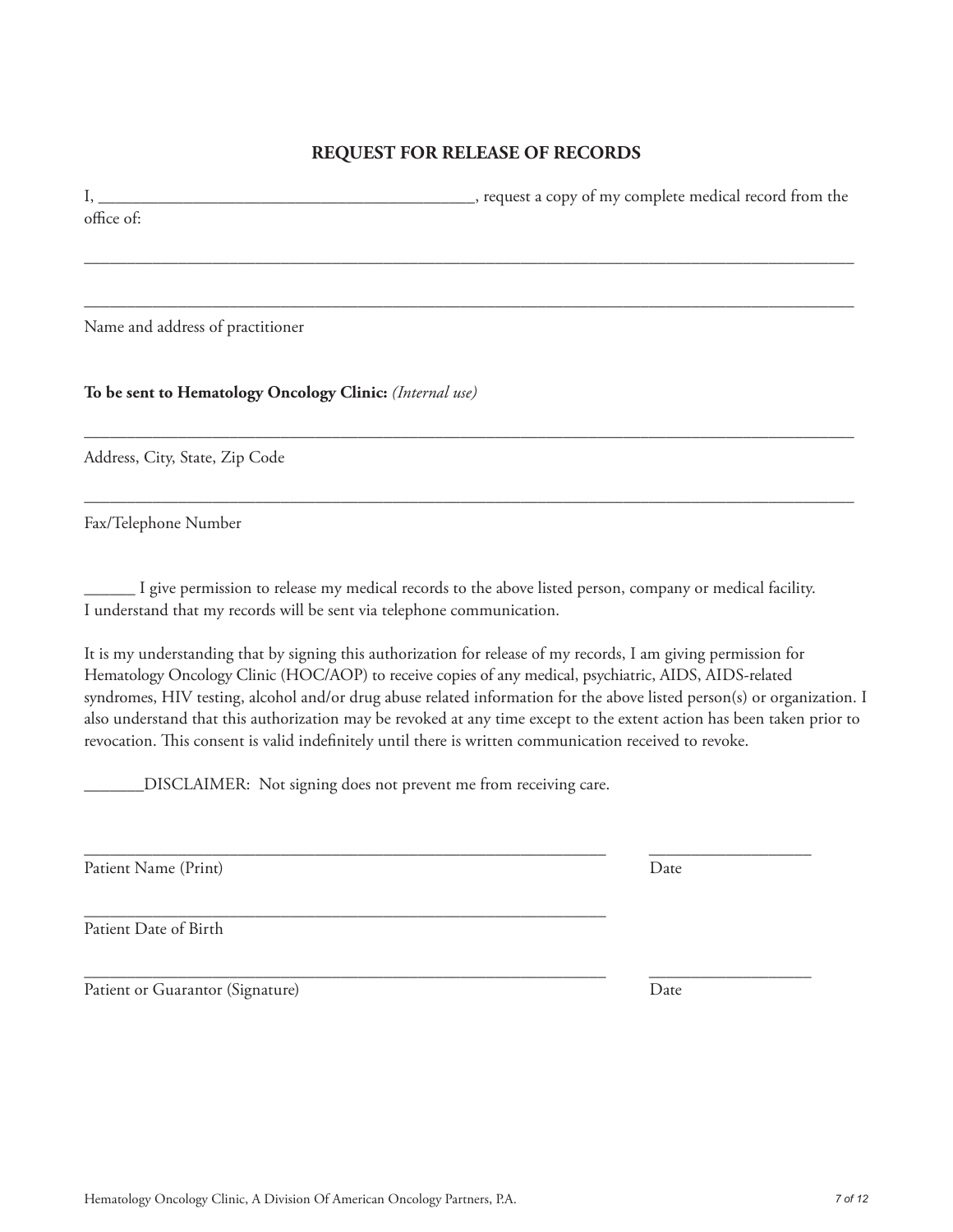#### **CONSENT TO DISCLOSE MEDICAL INFORMATION**

Please check one of the following:

I give permission to the employees of Hematology Oncology Clinic (HOC/AOP), a division of American On**cology Partners, P.A. to disclose my Protected Health Information to me and the following individual(s):**

| Relation: _______________ |            |
|---------------------------|------------|
|                           | Phone:     |
|                           |            |
|                           |            |
|                           |            |
|                           | $Phone:\_$ |

\_\_\_\_\_\_ I request that all my Protected Health Information be disclosed ONLY to me and no other **individual(s)**.

I understand that I may revoke or change this Consent at any time by filling out another Consent form to replace this one.

Patient Name (Print) Date

Patient or Guarantor (Signature)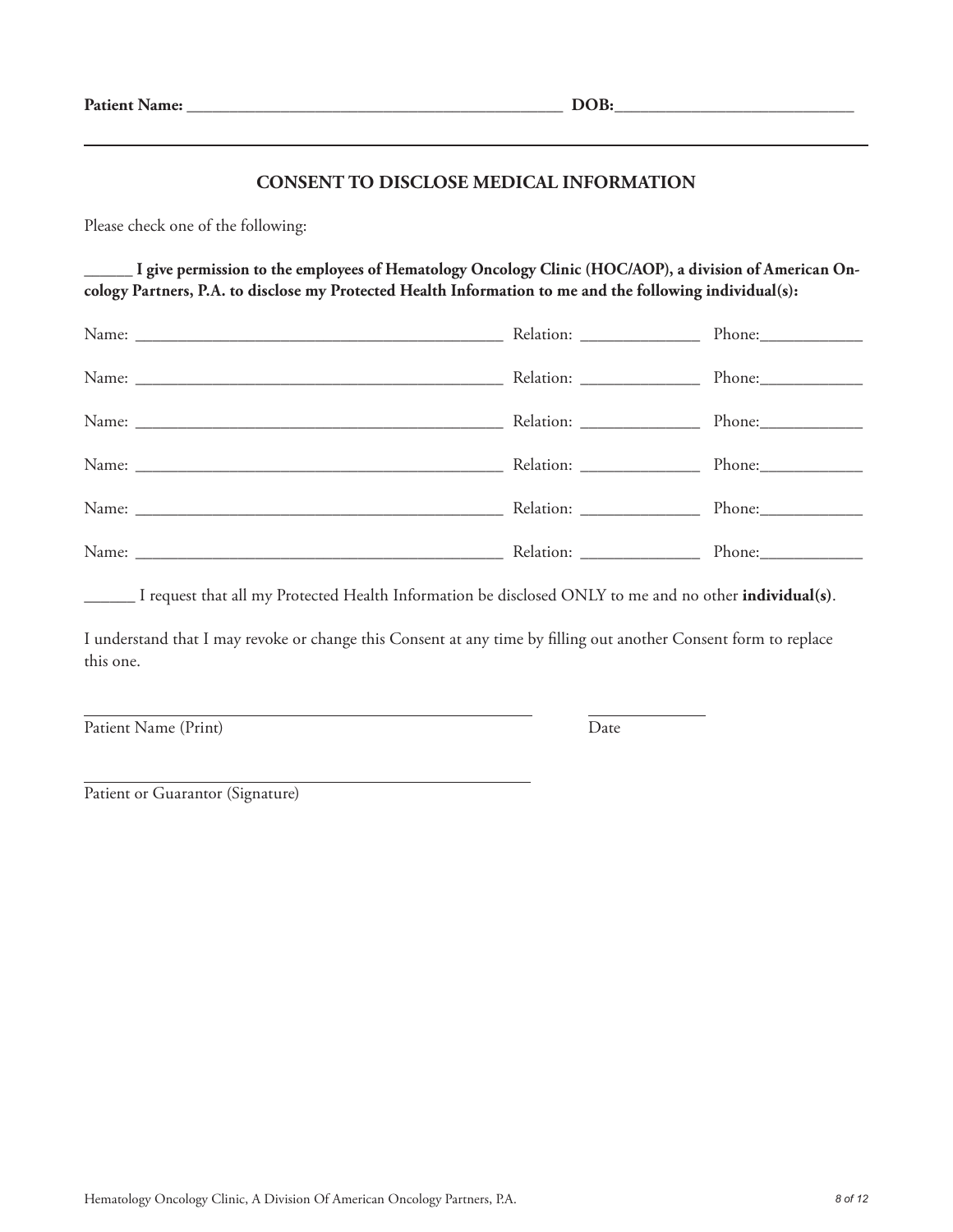## **INSURANCE INFORMATION**

| Does plan have prescription coverage? $\Box$ Yes $\Box$ No |  |
|------------------------------------------------------------|--|
|                                                            |  |
|                                                            |  |
|                                                            |  |
|                                                            |  |
|                                                            |  |
|                                                            |  |
| Does plan have prescription coverage? $\Box$ Yes $\Box$ No |  |
|                                                            |  |
|                                                            |  |
|                                                            |  |
|                                                            |  |

I certify that the information provided is accurate. I will notify Hematology Oncology Clinic (HOC/AOP), a division of American Oncology Partners, P.A. of any changes as soon as they become available. I understand that it is my responsibility to update us of any changes to my insurance plan or I may be held liable for the full balance of my treatment.

\_\_\_\_\_\_\_\_\_\_\_\_\_\_\_\_\_\_\_\_\_\_\_\_\_\_\_\_\_\_\_\_\_\_\_\_\_\_\_\_\_\_\_\_\_\_\_\_\_\_\_\_\_\_\_\_\_\_\_\_\_\_\_ \_\_\_\_\_\_\_\_\_\_\_\_\_\_\_\_\_\_

Patient Name (Print) Date

Patient or Guarantor (Signature)

\_\_\_\_\_\_\_\_\_\_\_\_\_\_\_\_\_\_\_\_\_\_\_\_\_\_\_\_\_\_\_\_\_\_\_\_\_\_\_\_\_\_\_\_\_\_\_\_\_\_\_\_\_\_\_\_\_\_\_\_\_\_\_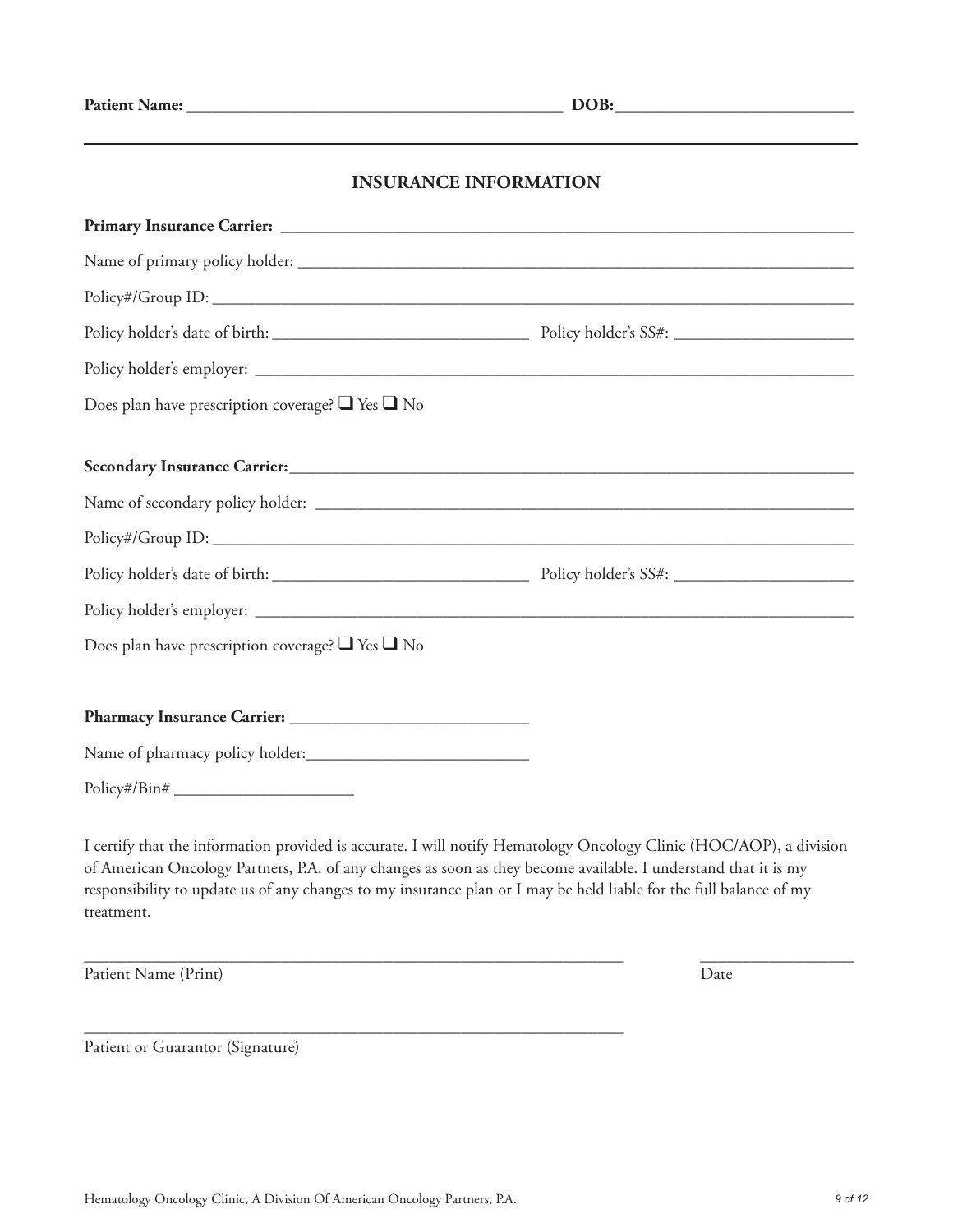# Hematology Oncology Clinic, A Division Of American Oncology Partners, P.A. *10 of 12*

## **ACKNOWLEDGEMENT OF RECEIPT OF NOTICE OF PRIVACY PRACTICES**

By signing this form, you acknowledge that you have received or have been informed that you have the right to receive a copy of the Hematology Oncology Clinic, a division of American Oncology Partners, P.A., (HOC/AOP) Notice of Privacy Practices.

This notice is available in hard copy by verbally requesting a copy at the front desk of any Hematology Oncology Clinic, a division of American Oncology Partners, P.A., (HOC/AOP) facility or by submitting a request in writing to the corporate office at Hematology Oncology Clinic, a division of American Oncology Partners, P.A., (HOC/AOP), 3860 Colonial Blvd., Suite 100, Fort Myers, FL 33966.

You may also view and/or print a copy of the Notice of Privacy Practices by visiting **AONcology.com/policies/HOC\_NPP.pdf**

Date:

Patient Name (Print) DOB

Patient (Signature) Date

| Patient or Guarantor (Signature) | Date |
|----------------------------------|------|
|                                  |      |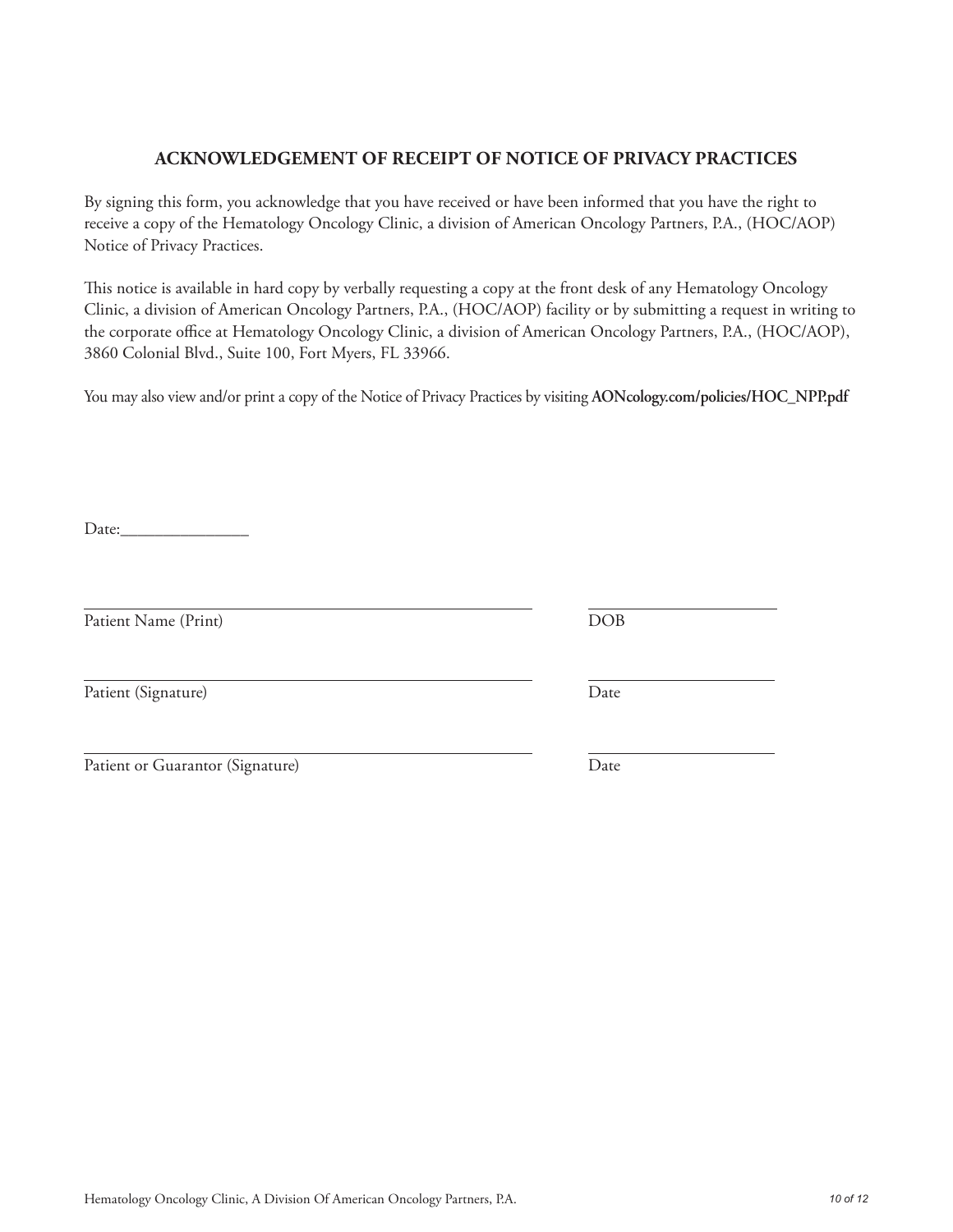# Hematology Oncology Clinic, A Division Of American Oncology Partners, P.A. *11 of 12*

# **ACKNOWLEDGMENT OF RECEIPT OF FINANCIAL POLICIES AGREEMENT**

By signing this form, you acknowledge that you have received or have been informed that you have the right to receive a copy of the Hematology Oncology Clinic, a division of American Oncology Partners, P.A., (HOC/AOP) Financial Policies Agreement.

This notice is available in hard copy by verbally requesting a copy at the front desk of any Hematology Oncology Clinic, a division of American Oncology Partners, P.A., (HOC/AOP) facility or by submitting a request in writing to the corporate office at Hematology Oncology Clinic, a division of American Oncology Partners, P.A., (HOC/AOP), 3860 Colonial Blvd., Suite 100, Fort Myers, FL 33966.

You may also view and/or print a copy of the Financial Policies Agreement by visiting **AONcology.com/policies/HOC\_FPA.pdf**

Date:

Patient Name (Print) DOB

Patient (Signature) Date

Patient or Guarantor (Signature) Date